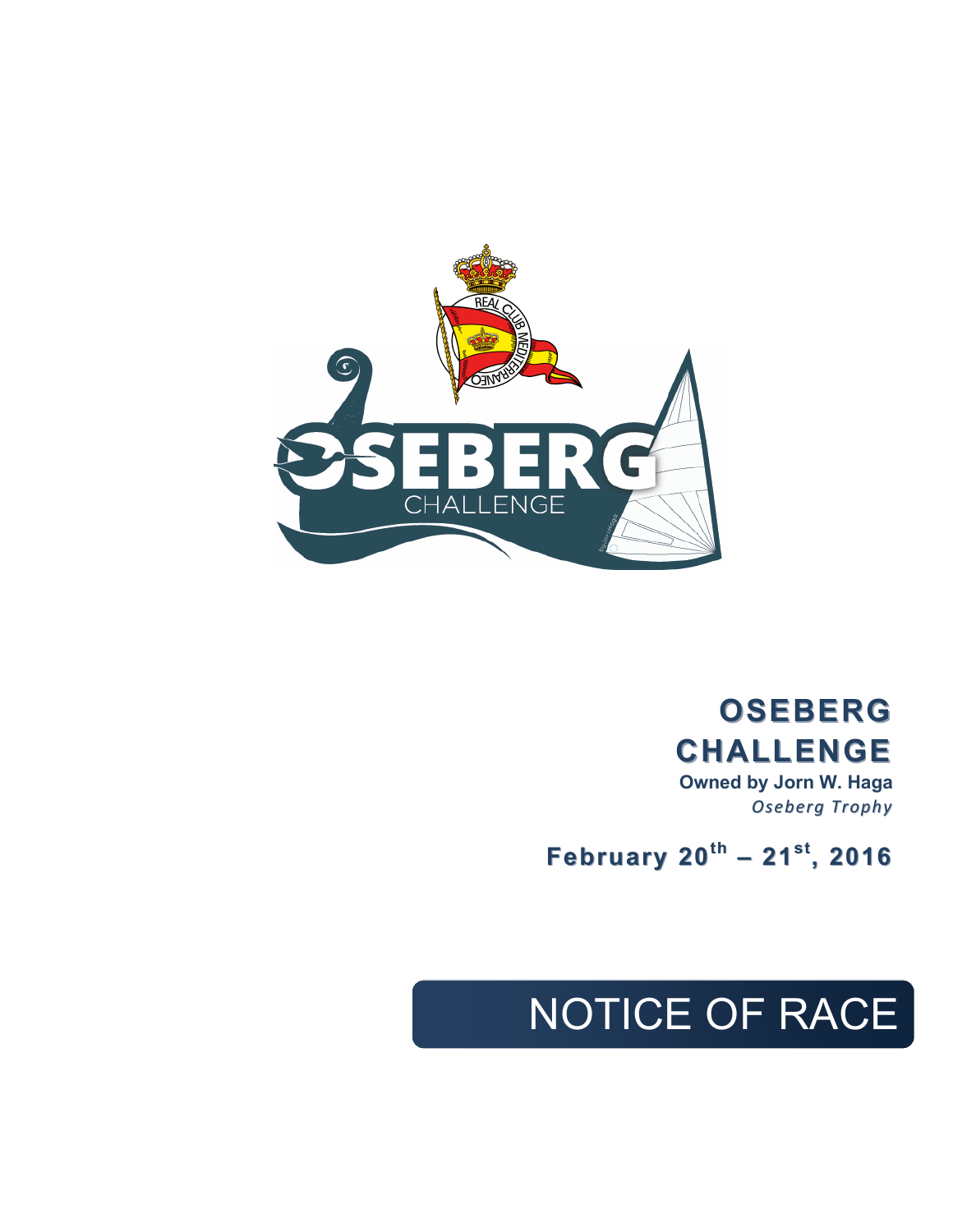## *1. ORGANIZING AUTHORITY*

Jorn W. Haga in cooperation with Real Club Mediterráneo and Snipe Class International Racing Association ("SCIRA").

# *2. HOST CLUB AND FLEET*

Real Club Mediterráneo and Real Club Mediterráneo Fleet #146

#### *3. RULES*

3.1 The regatta will be governed by the *rules* as defined in the Racing Rules of Sailing ("RRS") 2013-2016, the SCIRA Rules of Conduct for Conducting National and International Championship Regattas, and the Deed of Gift for the Oseberg Trophy.

- 3.2 No national prescriptions will apply.
- 3.3 Appendix P will apply.
- 3.4 RRS 35 will be changed to provide that boats not finishing within 30 minutes after the first boat to finish will be scored "Did Not Finish" without a hearing.
- 3.5 RRS 62.2 and 66 will be changed to shorten the time for requesting redress and the requesting that a hearing be re-opened on the last day of recing.
- 3.6 RRS 30.3 will not be used.
- 3.7 RRS 30.2 and 33 will be changed to limit course changes
- 3.8 RRS 60.1(a) will be changed to restrict protest from boats for specific items on the NoR and SI.
- 3.9 Racing Rule 63.7 will be changed to provide that in the event of a conflict between the NOR and the Sailing Instructions, the Sailing Instructions will prevail.
- 3.10 Appendix A will be changed not permitting exclude races in the serie´s score.
- 3.10 If there is a conflict between languages the English text will take precedence.

#### *4. ADVERTISING*

4.1 Boats may be required to display advertising chosen and supplied by the organizing authority.

# *5. ELIGIBILITY & ENTRY*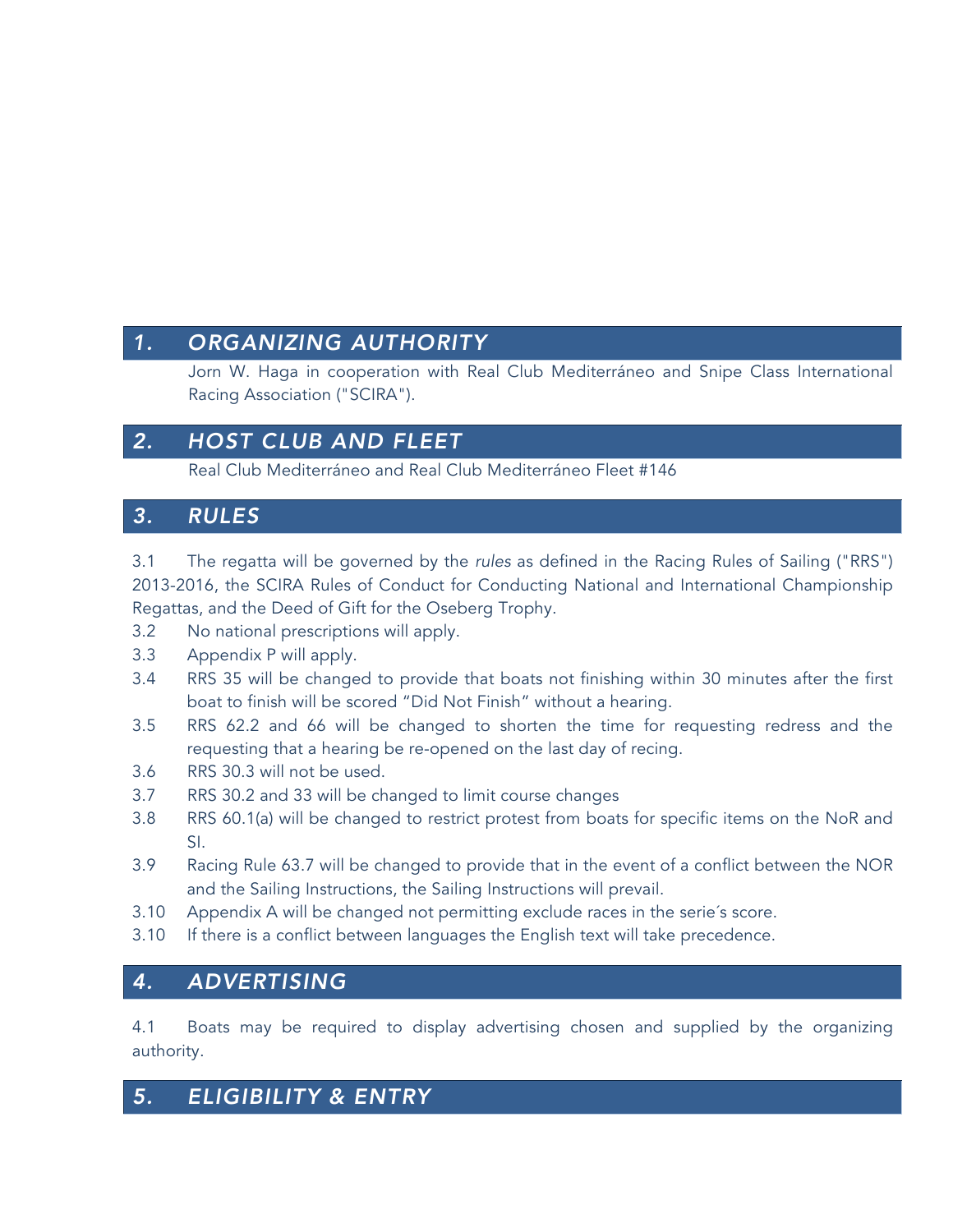5.1 This regatta is open to SCIRA registered boats and Class Member skippers and crews who are in good standing with SCIRA for the current year. To be considered *Master*, only skipper to be at least 45 years of age in the year of the regatta.

- 5.2 Eligible competitors may enter by sending an email to jh.snip1@gmail.com or vela@realclubmediterrano.com up to 1800 of February 15<sup>th</sup>, 2016, including:
	- Sail Nr.
	- Skipper and Crew
	- Category
	- Club / Country
- 5.4 All entrants are required to complete the on site registration/check-in process by 1000, Saturday, February 20<sup>th</sup>, 2016.

#### *6. SCHEDULE*

- 6.1 Registration/Check-in Friday, February, 19th 2016: 0900 to 1800 Saturday, February 20th 2016: 0900 to 1000
- 6.2 Racing Saturday, February, 20<sup>th</sup> 2016: Warning Signal First Race at 1100 Sunday, February, 21<sup>st</sup> 2016: Warning Signal First Race at 1100 On the last day of the regatta, no warning signal will be made after 15.00. The Race Committee will attempt to complete as many races as possible, per day!

# *7. SAILING INSTRUCTIONS*

7.1 Sailing Instructions will be available at on-site registration/check-in on February 20<sup>th</sup>, 2016.

#### *8. VENUE*

8.1 The racing venue will be the area known as Málaga Bay in the Mediterranean Sea off Málaga.

#### *9. COURSES*

9.1 The courses to be sailed are depending on local weather conditions.

#### *10. SCORING*

- 10.1 The Low Point scoring system of the RRS.
- 10.2 Two (2) races constitutes a regatta.
- 10.3 A boat serie´s score will be the total of her races scores. No scores will be excluded.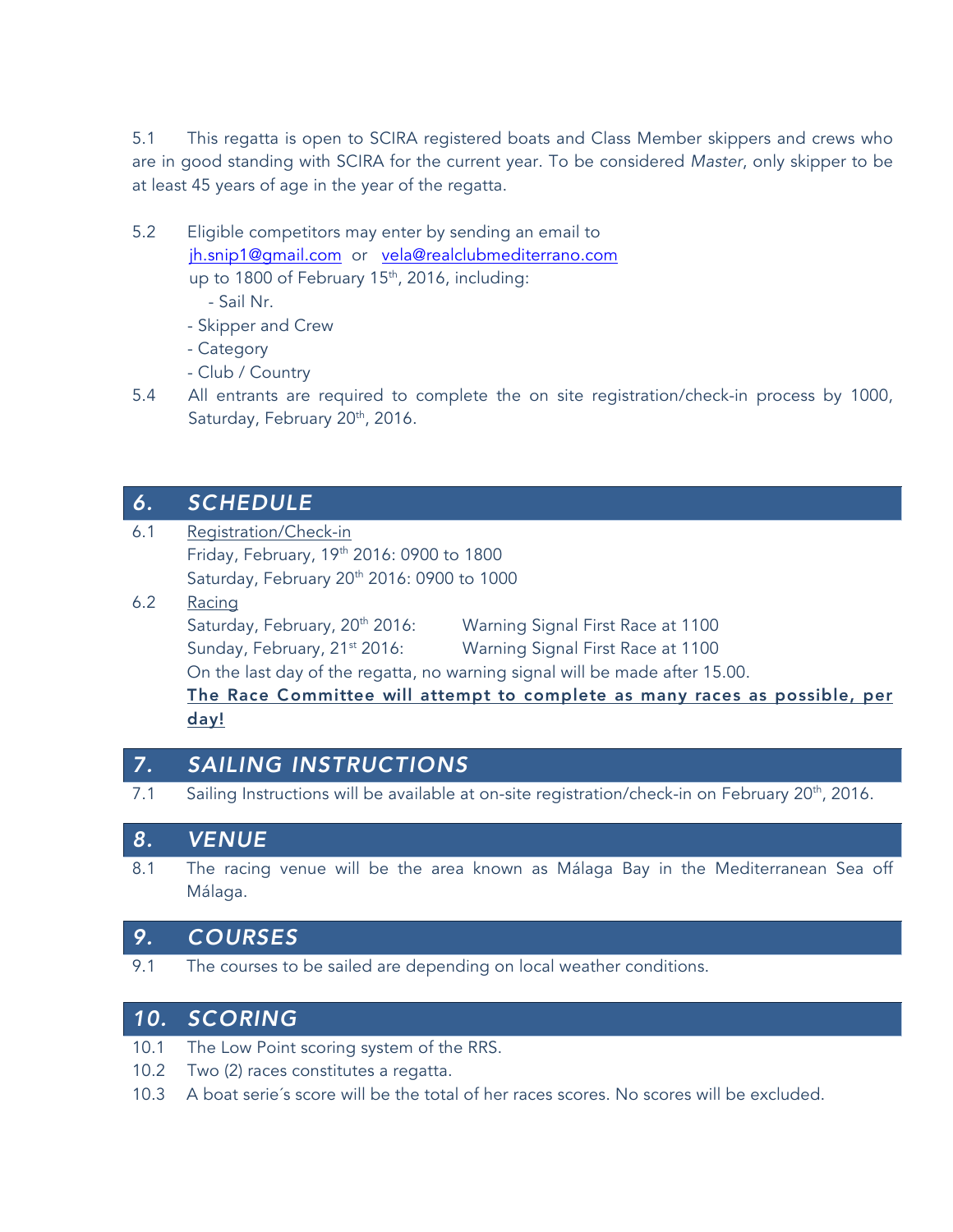# *11. INSURANCE*

11.1 Each non Spanish participating boat shall be insured with valid third-party liability insurance with a minimum cover of €300.500, 00 or the equivalent.

## *12. DISCLAIMER OF LIABILITY*

12.1 Competitors participate in the regatta entirely at their own risk. See Rule 4, Decision to Race. The organizing authority will not accept any liability for material damage or personal injury or death sustained in conjunction with or prior to, during, or after the regatta.

#### *13. RADIO COMMUNICATION*

13.1 Except in an emergency, a boat shall neither make radio transmissions while racing nor receive radio communications not available to all boats. This restriction also applies to mobile telephones.

#### *14. PRIZES*

- 14.1 3 division of medals will be presented for top three places in the following divisions:
	- Master
	- Open
	- Schtroumpf ( skipper 13 yrs. or younger )

The Oseberg Trophy is a perpetual trophy and will be awarded to the winner of the Overall.

#### *15. SOCIAL*

15.1 There will be an Opening BBQ scheduled for Saturday, February  $20<sup>th</sup>$  after racing and a Prize giving Ceremony scheduled for the evening of Sunday, February 21<sup>st</sup> 2016, subsequent to the races.

# *16. REGATTA CONTACT*

Manuel Hernández de la Higuera vela@realclubmediterraneo.com 0034 952 226 300

# *ADDITIONAL INFORMATION*

**Price:** The registration fee is  $25 \notin$  and includes trailer parking, shirt, water picnic every day and invitation to social event on Sunday